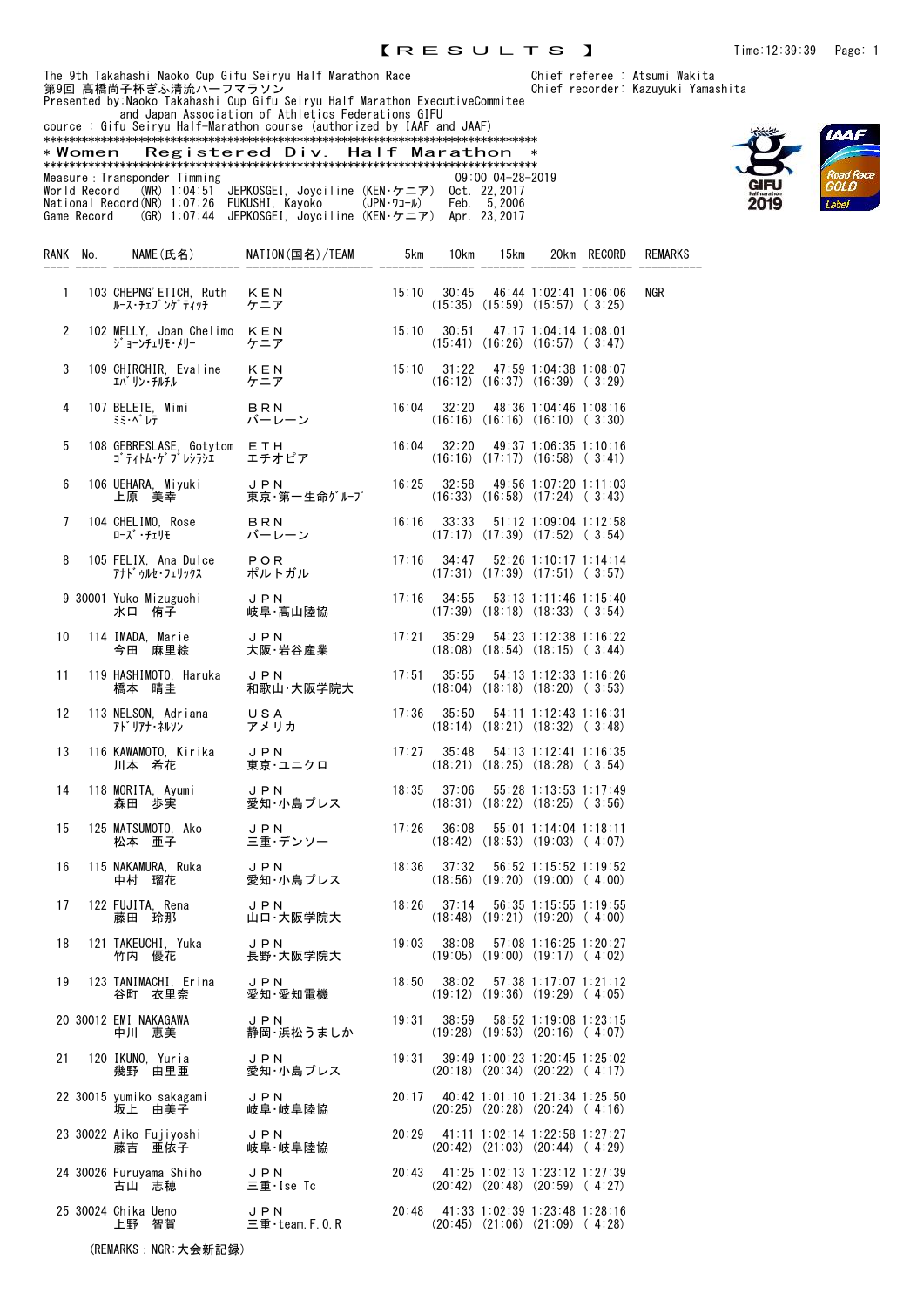and Japan Association of Athletics Federations GIFU cource : Gifu Seiryu Half-Marathon course (authorized by IAAF and JAAF)

\*\*\*\*\*\*\*\*\*\*\*\*\*\*\*\*\*\*\*\*\*\*\*\*\*\*\*\*\*\*\*\*\*\*\*\*\*\*\*\*\*\*\*\*\*\*\*\*\*\*\*\*\*\*\*\*\*\*\*\*\*\*\*\*\*\*\*\*\*\*\*\*\*\*\*\*\*\* \* Women Registered Div. Half Marathon \* \*\*\*\*\*\*\*\*\*\*\*\*\*\*\*\*\*\*\*\*\*\*\*\*\*\*\*\*\*\*\*\*\*\*\*\*\*\*\*\*\*\*\*\*\*\*\*\*\*\*\*\*\*\*\*\*\*\*\*\*\*\*\*\*\*\*\*\*\*\*\*\*\*\*\*\*\*\* Measure:Transponder Timming 09:00 04-28-2019 World Record (WR) 1:04:51 JEPKOSGEI, Joyciline (KEN・ケニア) Oct. 22,2017 National Record(NR) 1:07:26 FUKUSHI, Kayoko (JPN・ワコール) Feb. 5,2006

Game Record (GR) 1:07:44 JEPKOSGEI, Joyciline (KEN・ケニア) Apr. 23,2017



|  |                                      | RANK No. NAME(氏名) NATION(国名)/TEAM 5km                                                                                                                                                                | 10km | 15km |                                                                                 | 20km RECORD | REMARKS |
|--|--------------------------------------|------------------------------------------------------------------------------------------------------------------------------------------------------------------------------------------------------|------|------|---------------------------------------------------------------------------------|-------------|---------|
|  |                                      | 26 30025 mariko tsuzuki JPN 20:55 41:52 1:03:04 1:24:23 1:28:58<br>都築 真理子 愛知・あいち健康の森 (20:57) (21:12) (21:19) (4:35)                                                                                  |      |      |                                                                                 |             |         |
|  |                                      | 27 30028 naoko nishimura do D N 21:05 42:34 1:03:54 1:25:39 1:30:17<br>西村 直子 岐阜·岐阜陸協 (21:29) (21:20) (21:45) (4:38)                                                                                  |      |      |                                                                                 |             |         |
|  |                                      |                                                                                                                                                                                                      |      |      |                                                                                 |             |         |
|  |                                      | 29 30029 TACHI MIHO → JPN → 21:0<br>舘美穂 → 三重・三重陸協                                                                                                                                                    |      |      | 21:04 42:35 1:04:26 1:26:16 1:30:50<br>$(21:31)$ $(21:51)$ $(21:50)$ $(4:34)$   |             |         |
|  |                                      | 30 30020 sachiko kano                  J P N                                   20:45     42:11 1:04:26 1:26:08 1:30:56<br>加納 佐知子           岐阜·岐阜陸協                   (21:26) (22:15) (21:42) ( 4:48) |      |      |                                                                                 |             |         |
|  |                                      |                                                                                                                                                                                                      |      |      |                                                                                 |             |         |
|  |                                      | 32 30017 Miki Imaizumi JPN 20:4<br>今泉 美喜 愛知·eA愛知                                                                                                                                                     |      |      | 20:42 41:39 1:03:57 1:26:57 1:31:54<br>$(20:57)$ $(22:18)$ $(23:00)$ $(4:57)$   |             |         |
|  |                                      | 33 30031 Atsuko Kakehi JPN 21:29 42:53 1:04:58 1:27:19 1:32:00<br>- 筧 温子       愛知・知多走友会      (21:24) (22:05) (22:21)(4:41)                                                                           |      |      |                                                                                 |             |         |
|  |                                      |                                                                                                                                                                                                      |      |      |                                                                                 |             |         |
|  |                                      | 35 30021 NATSUMI IGUCHI JPN 21:33 43:21 1:05:40 1:28:32 1:33:23<br>井口 奈津美     三重・三重陸協        (21:48) (22:19) (22:52) (4:51)                                                                          |      |      |                                                                                 |             |         |
|  |                                      |                                                                                                                                                                                                      |      |      | 22:28 44:37 1:07:26 1:30:21 1:35:06<br>$(22:09)$ $(22:49)$ $(22:55)$ $(4:45)$   |             |         |
|  |                                      | 37 30301 SHIRAFUJI TOMOMI JPN 22<br>白藤 朋美 大阪・クラブR2西日本                                                                                                                                                |      |      | 22:50 45:08 1:07:49 1:30:20 1:35:09<br>$(22:18)$ $(22:41)$ $(22:31)$ $(4:49)$   |             |         |
|  |                                      |                                                                                                                                                                                                      |      |      | 23:06 46:10 1:09:09 1:31:38 1:36:24<br>$(23:04)$ $(22:59)$ $(22:29)$ $(4:46)$   |             |         |
|  |                                      | - 39 30033 Miyuki Asada - コPN 22:30 45:15 1:08:35 1:32:12 1:37:16<br>浅田 美有紀 - 大阪・ひらかた緑風会 - (22:45) (23:20) (23:37) ( 5:04)                                                                           |      |      |                                                                                 |             |         |
|  |                                      | 40 30303 Yukiko Satake JPN 24:1<br>佐竹 由希子 岐阜・FOROURS 24:1                                                                                                                                            |      |      | 24:14 47:09 1:10:15 1:33:08 1:37:57<br>$(22:55)$ $(23:06)$ $(22:53)$ $(4:49)$   |             |         |
|  |                                      | 41 30036 SUMIKO TANAKA JPN 23:01 45:47 1:09:13 1:34:31 1:39:41<br>田中 誠子 奈良・奈良陸協 (22:46) (23:26) (25:18) (5:10)                                                                                       |      |      |                                                                                 |             |         |
|  |                                      |                                                                                                                                                                                                      |      |      |                                                                                 |             |         |
|  | 43 30040 Junko Hamada J P N<br>濱田 淳子 | 24:14 48:27 1:12:45 1:36:18 1:41:17<br>兵庫·兵庫県陸上会                                                                                                                                                     |      |      | $(24:13)$ $(24:18)$ $(23:33)$ $(4:59)$                                          |             |         |
|  | 44 30014 TAKAKO OKAZAKI<br>岡崎 尚子     | JPN<br>愛知·クラブR2中日本                                                                                                                                                                                   |      |      | $23:36$ 47:09 1:11:17 1:36:22 1:41:59<br>$(23:33)$ $(24:08)$ $(25:05)$ $(5:37)$ |             |         |
|  | 45 30310 MAYUMI MIZUNO<br>水野 真由美     | JPN<br>岐阜·オンダマラソン                                                                                                                                                                                    |      |      | 25:17 49:06 1:12:56 1:37:14 1:42:23<br>$(23:49)$ $(23:50)$ $(24:18)$ $(5:09)$   |             |         |
|  | 46 30302 Mashiho Narita<br>成田 真志保    | JPN<br>東京·東京陸協                                                                                                                                                                                       |      |      | 24:42 49:31 1:14:31 1:38:40 1:43:36<br>$(24:49)$ $(25:00)$ $(24:09)$ $(4:56)$   |             |         |
|  | 47 30304 miho kyogoku<br>京極 美穂       | JPN<br>東京・クラブR2東日本                                                                                                                                                                                   |      |      | 25:05 49:27 1:13:56 1:38:44 1:43:46<br>$(24:22)$ $(24:29)$ $(24:48)$ $(5:02)$   |             |         |
|  | 48 30602 AKIKO KIYOTA<br>清田 明子       | JPN<br>広島·廿日市市陸協                                                                                                                                                                                     |      |      | 25:55 49:53 1:14:00 1:38:46 1:44:04<br>$(23:58)$ $(24:07)$ $(24:46)$ $(5:18)$   |             |         |
|  | 49 30603 FUMIKO HACHISUKA<br>蜂須賀 富美子 | JPN<br>愛知・クラブR2中日本                                                                                                                                                                                   |      |      | 27:06 51:24 1:15:58 1:40:17 1:45:27<br>$(24:18)$ $(24:34)$ $(24:19)$ $(5:10)$   |             |         |
|  | 50 30612 Saiko Aoki                  | JPN                                                                                                                                                                                                  |      |      | 27:29  52:05  1:17:13  1:42:24  1:47:56                                         |             |         |

青木 彩子 岐阜・タカマラソンクラブ (24:36) (25:08) (25:11) ( 5:32)

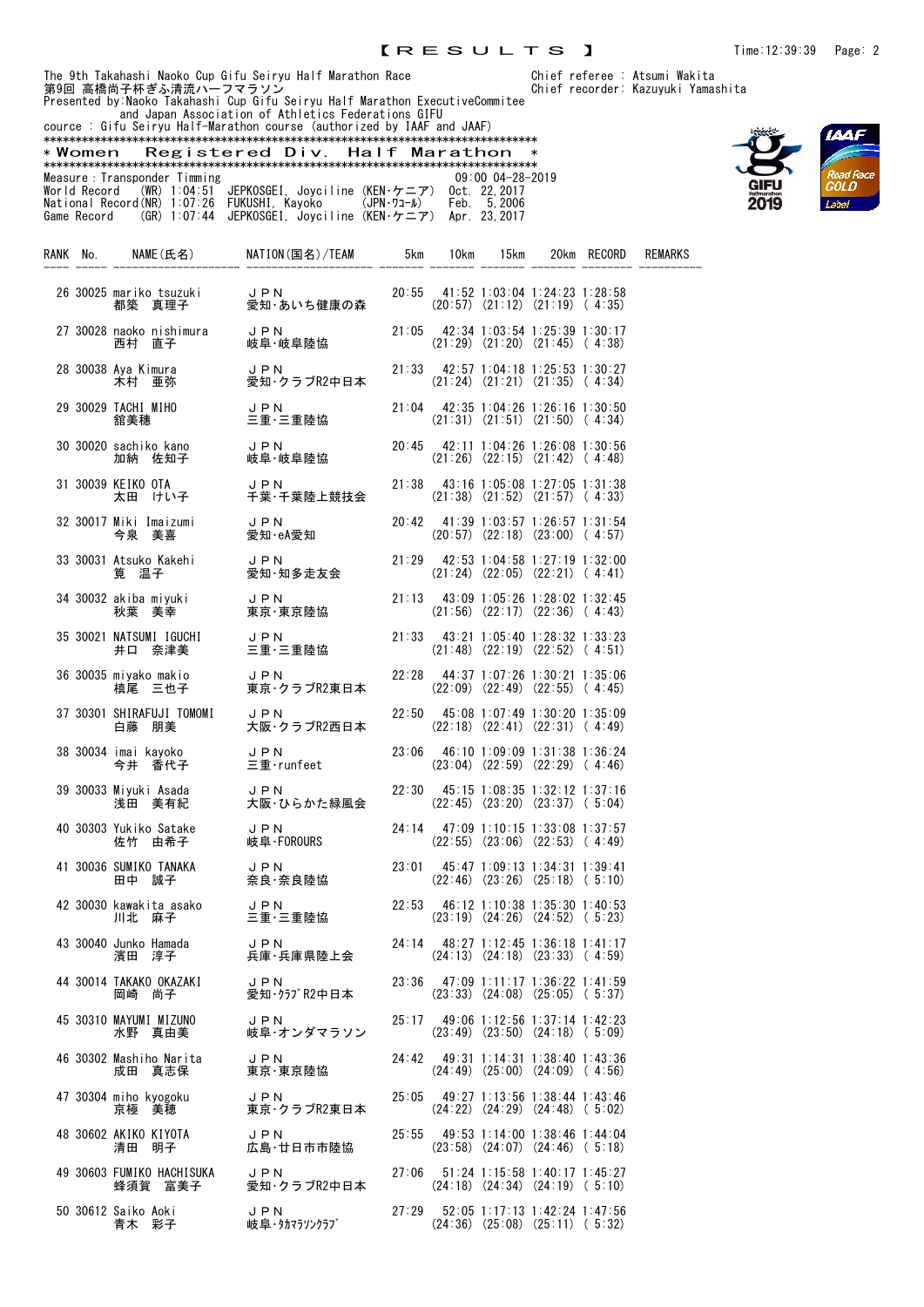and Japan Association of Athletics Federations GIFU cource : Gifu Seiryu Half-Marathon course (authorized by IAAF and JAAF)

\*\*\*\*\*\*\*\*\*\*\*\*\*\*\*\*\*\*\*\*\*\*\*\*\*\*\*\*\*\*\*\*\*\*\*\*\*\*\*\*\*\*\*\*\*\*\*\*\*\*\*\*\*\*\*\*\*\*\*\*\*\*\*\*\*\*\*\*\*\*\*\*\*\*\*\*\*\* Registered Div. Half Marathon \*\*\*\*\*\*\*\*\*\*\*\*\*\*\*\*\*\*\*\*\*\*\*\*\*\*\*\*\*\*\*\*\*\*\*\*\*\*\*\*\*\*\*\*\*\*\*\*\*\*\*\*\*\*\*\*\*\*\*\*\*\*\*\*\*\*\*\*\*\*\*\*\*\*\*\*\*\* Measure:Transponder Timming<br>World Record (WR)1:04:51 JEPKOSGEI, Joyciline(KEN・ケニア) Oct. 22,2017 World Record (WR) 1:04:51 JEPKOSGEI, Joyciline (KEN・ケニア) Oct. 22,2017 National Record(NR) 1:07:26 FUKUSHI, Kayoko (JPN・ワコール) Feb. 5,2006 Game Record (GR) 1:07:44 JEPKOSGEI, Joyciline (KEN・ケニア) Apr. 23,2017

RANK No. NAME(氏名) NATION(国名)/TEAM 5km 10km 15km 20km RECORD REMARKS ---- ----- -------------------- -------------------- ------- ------- ------- ------- -------- ---------- 51 30018 kyoko aimatsu JPN 25:09 51:04 1:17:15 1:43:16 1:48:19 相松恭子 三重・三重陸協 (25:55) (26:11) (26:01) ( 5:03) 52 30308 Michiko Fujii JPN 26:35 51:27 1:17:47 1:44:00 1:49:14  $(24:52)$   $(26:20)$   $(26:13)$   $(5:14)$ 53 30309 Takako Kojima JPN 26:53 53:00 1:18:54 1:44:03 1:49:22 児島 多賀子 奈良・クラブR2西日本 (26:07) (25:54) (25:09) ( 5:19) 54 30305 Akika Takeuchi JPN 25:07 50:57 1:17:46 1:44:25 1:49:23 竹内 聡佳 神奈川・慶應義塾大医 (25:50) (26:49) (26:39) ( 4:58) 55 30606 mutsumi kigawa JPN 28:47 54:20 1:20:00 1:45:07 1:50:03 木川 睦美 愛知・三好走ろう会 (25:33) (25:40) (25:07) ( 4:56) 56 30608 AYAKO MORIYAMA JPN 29:17 55:13 1:20:46 1:45:19 1:50:23  $(25:56)$   $(25:33)$   $(24:33)$   $(5:04)$ 57 30609 yuko suwabe JPN 27:46 53:26 1:19:11 1:45:21 1:50:58  $(25:40)$   $(25:45)$   $(26:10)$   $(5:37)$ 58 30311 HIDEKO KONDO JPN 27:20 54:06 1:20:43 1:47:10 1:52:37  $(26:46)$   $(26:37)$   $(26:27)$  (5:27) 59 30904 Atuko Okamoto JPN 29:23 55:10 1:21:34 1:48:03 1:53:43 岡本 敦子 三重・三重マスターズ (25:47) (26:24) (26:29) ( 5:40) 60 30604 miwa shinohara JPN 27:24 53:43 1:21:04 1:48:30 1:53:57 篠原 美和 三重・申請中 (26:19)(27:21)(27:26)( 5:27) 61 40002 Terumi yamamori JPN 28:10 54:58 1:22:14 1:50:02 1:56:16  $(26:48)$   $(27:16)$   $(27:48)$   $(6:14)$ 62 30901 Hisae Asano JPN 30:05 57:03 1:24:02 1:51:06 1:56:45  $(26:58)$   $(26:59)$   $(27:04)$  (5:39) 63 30605 SATOKO OKAMOTO JPN 29:46 57:40 1:25:35 1:52:55 1:58:25 岡本 聡子 東京・東京陸協 (27:54)(27:55)(27:20)( 5:30) 64 40004 MASAKO IMAIZUMI JPN 27:25 55:39 1:24:12 1:52:53 1:58:58<br>今泉 真佐子 愛知·安城学園AC (28:14) (28:33) (28:41) (6:05)  $(28:14)$   $(28:33)$   $(28:41)$   $(6:05)$ 65 30601 yuko okumura JPN 29:58 57:17 1:25:28 1:54:02 1:59:37  $(27:19)$   $(28:11)$   $(28:34)$   $(5:35)$ 66 30611 Masako Harada JPN 30:25 59:39 1:27:02 1:54:17 1:59:41  $(29:14)$   $(27:23)$   $(27:15)$   $(5:24)$ 67 40501 yoko tomita JPN 28:38 57:19 1:25:32 1:53:46 1:59:53  $(28:41)$   $(28:13)$   $(28:14)$   $(6:07)$ 68 40001 ATSUKO NOGIMORI JPN 29:00 58:31 1:26:34 1:54:23 1:59:57 野木森 敦子 愛知・クラブR2中日本 (29:31) (28:03) (27:49) ( 5:34) 69 30903 KUMIKO IKEDA JPN 32:52 1:01:16 1:29:17 1:56:35 2:02:24  $(28:24)$   $(28:01)$   $(27:18)$   $(5:49)$ 70 30610 Miyawaki Sayaka JPN 32:12 1:01:43 1:29:42 1:57:16 2:02:57 宮脇 さやか 静岡・クラブR2中日本 (29:31) (27:59) (27:34) ( 5:41) 71 30907 YUKARI SAWAHARA JPN 32:41 1:02:51 1:33:31 2:04:31 2:10:31  $(30:10)$   $(30:40)$   $(31:00)$   $(6:00)$ 72 30307 ATSUKO ONO JPN 30:05 1:03:25 1:34:35 2:04:45 2:10:54  $(33:20)$   $(31:10)$   $(30:10)$   $(6:09)$ 73 30902 KEIKO ARKI JPN 34:26 1:05:22 1:35:38 2:04:42 2:10:58 荒木 恵子 大阪・あすリードRC大阪 (30:56) (30:16) (29:04) ( 6:16) 74 40502 tomoko Kutsubo JPN 29:35 1:00:02 1:32:28 2:06:21 2:13:12  $(30:27)$   $(32:26)$   $(33:53)$   $(6:51)$ 75 30607 Yumiko Iwai JPN 45:47 1:18:46 1:44:09 2:10:52 2:16:47  $(32:59)$   $(25:23)$   $(26:43)$   $(5:55)$